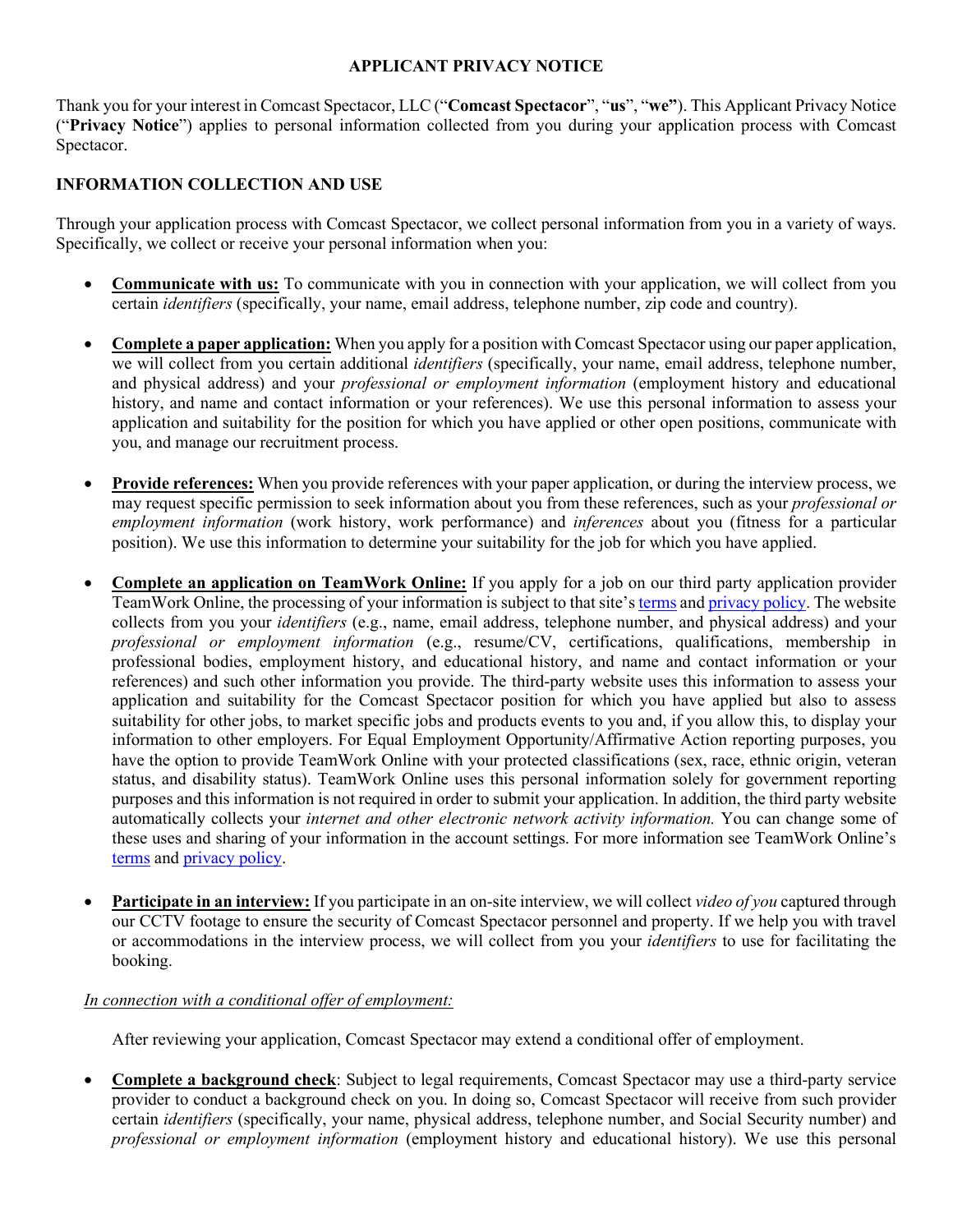information to assess your suitability for the position for which you have applied, determine eligibility for certain benefits, and to comply with legal requirements.

- **Complete a drug-screening**: If the role for which you have received a conditional offer includes responsibilities to operate a motor vehicle, subject to legal requirements, Comcast Spectacor may use a third-party vendor to conduct drug-screening. In doing so, Comcast Spectacor will receive your *identifiers* (name) and your *medical information* (drug-test results) from our provider. We use this personal information to assess your application and suitability for the position for which you have applied and to comply with legal requirements.
- **Complete employment eligibility forms:** If we make you a conditional offer of employment, we will collect additional information so that Comcast Spectacor can verify your employment eligibility. To do so, we will collect additional *identifiers* (date of birth, Social Security number, vaccination status, and the information that you choose to provide, such as your driver's license number or passport number, so that we can complete Form I-9 (Employment Eligibility Verification)).

### **INFORMATION SHARING**

Comcast Spectacor shares personal information in the following circumstances:

- **Within Comcast Spectacor:** We share your personal information among our human resources department for legitimate business purposes relating to management and assessment of your application.
- **For legal purposes:** If necessary, we share personal information with third parties, such as legal advisors, law enforcement agencies, or governmental/regulatory bodies in order to protect our legal interests and other rights, protect against fraud or other illegal activities, for risk management purposes, and to comply with our legal obligations.
- **During a corporate reorganization:** In the event that we enter into, or intend to enter into, a transaction that alters the structure of our business, such as a reorganization, merger, acquisition, sale, joint venture, assignment, consolidation, transfer, change of control, or other disposition of all or any portion of our business, we will share your personal information. We would also share your personal information if we undergo bankruptcy or liquidation, in the course of such proceedings.

Sharing in the last 12 months:

- **With service providers for a business purpose:** In the preceding twelve (12) months, Comcast Spectacor has shared your *personal identifiers, professional or employment information*, and *internet and other electronic network activity information* with service providers that assist us in the application process. These service providers include our application host, IT support, background check vendor, drug-screening provider, and, to the extent required, third-party audit firms.
- **For a sale:** Comcast Spectacor does not sell personal information collected in connection with your application. Please refer to TeamWork Online's [privacy policy](https://www.teamworkonline.com/pages/privacy-policy) in relation to its "sale", as the term is defined under the CCPA, of your personal information.

#### **INFORMATION SECURITY**

We implement and maintain reasonable security measures to protect the personal information we collect and store from unauthorized access, destruction, use, modification, or disclosure. These security measures include encryption and access controls. Please review TeamWork Online's [privacy policy](https://www.teamworkonline.com/pages/privacy-policy) for TeamWork Online's information security practices. However, no security measure or modality of data transmission over the Internet is 100% secure and we are unable to guarantee the absolute security of the personal information we have collected from you.

#### **DO NOT TRACK**